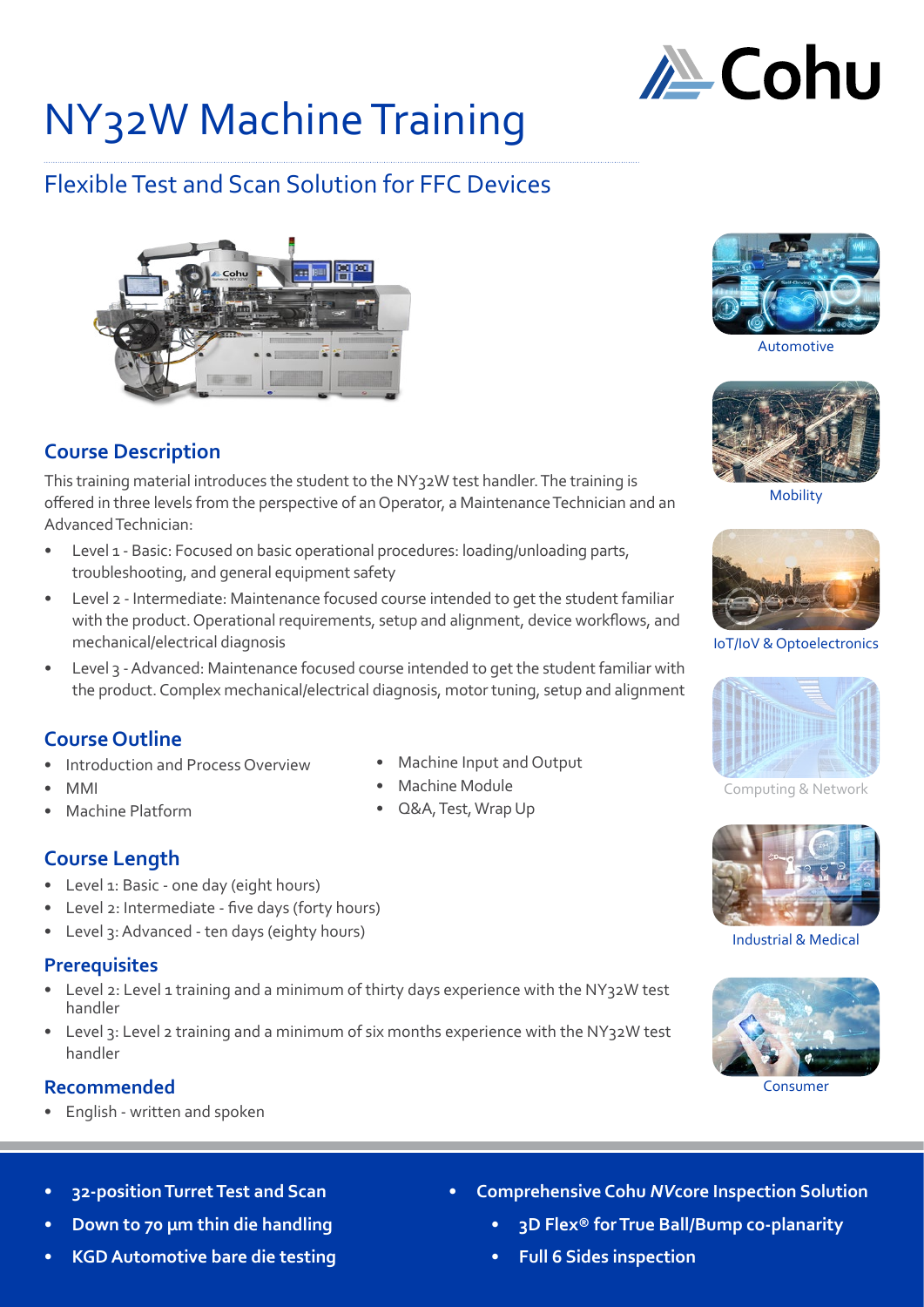

# NY32W Machine Training

# **Level 1: Basic**

#### **Day 1**

- **1 Introduction and Process Overview**
- Machine General Overview
- Device Flow and Process
- Module Description and Function

#### **2 - MMI**

- **Menu Navigation**
- Lot Management
- Alarms
- **Production**

# **3 - Machine Platform**

- Machine Features
- Binning
- Bar code Scanner

# **4 - Machine Input and Output**

- **Elevator**
- Wafer Recovery
- Wafer Check
- Taping (AFTR)
- Tape Recovery
- Tape Sealing Check

#### **5 - Machine Module**

- FlipChip
- XYT Recentering
- Vision
- Lot Management
- **6 Q&A**
- Q&A, Test, Wrap Up

# **Level 2: Intermediate**

# **Day 1**

#### **1 - Introduction and Process Overview**

- Machine General Overview
- Module Description and Function
- Electrical and Pneumatic Overview

#### **2 - NTI.NET Software**

- Software Structure
- Menu Navigation
- Sub Menu Navigation
- Debug Tools

#### **Day 2**

#### **3 - Machine Platform**

- Turret Overview
- Multifunction Bin
- Turret Setup

# **Day 3 & 4**

#### **4 - Wafer Input Setup**

- Wafer Die Align Camera
- XY-Table Setup
- Elevator and Transfer Arm Setup
- Pushpin and Head Setup
- Wafer Method

# **Day 4 & 5**

#### **5 - Machine Module Layout**

- FlipChip
- XYT Recentering
- Taping (AFTR)
- Falcon Eye

# **6 - Q&A**

• Q&A, Test, Wrap Up

- **• 32-position Turret Test and Scan**
- **• Down to 70 µm thin die handling**
- **• KGD Automotive bare die testing**
- **• Comprehensive Cohu** *NV***core Inspection Solution**
	- **• 3D Flex® for True Ball/Bump co-planarity**
	- **• Full 6 Sides inspection**